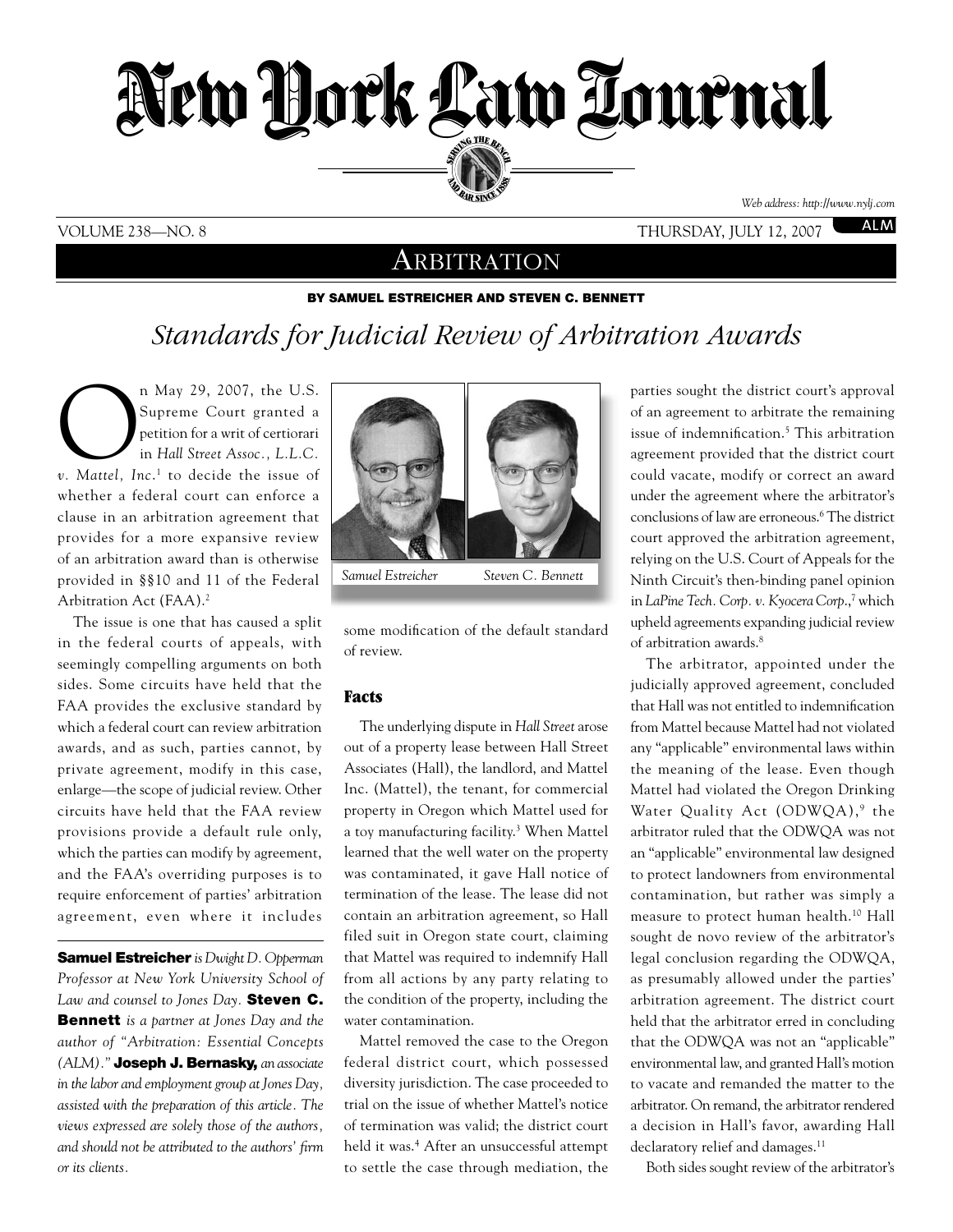new award. After the district court sustained the award, Mattel appealed to the Ninth Circuit, challenging the provision in the parties' arbitration agreement allowing for de novo review of the arbitrator's legal conclusions.12 Mattel's appeal was based on the intervening en banc decision in *Kyocera*  Corp. v. Prudential-Bache Trade Servs., Inc.,<sup>13</sup> which reversed *LaPine* and held that the FAA provides the sole standards by which a federal court can review an arbitration award and that parties cannot contract for different standards.

Under *Kyocera*, the Ninth Circuit was "compel[ed]…to vacate the district court's judgment based on the arbitration agreement" and remanded the case to the district court with instructions to "confirm the original arbitration award…unless the district court determines that the award should be vacated…or modified or corrected under the grounds allowable under [the FAA.]"14 "On remand, the district court again failed to enforce the arbitration award, this time because it was 'implausible.'"15 Mattel again appealed to the court of appeals, which held that "[i]mplausibility is not a valid ground for avoiding an arbitration award under [the FAA,]" and again remanded to the district court with instructions to enforce the original arbitration award and declare Mattel the prevailing party.16 Hall unsuccessfully sought en banc review from the Ninth Circuit,<sup>17</sup> and the district court entered judgment for Mattel.18 Hall then successfully petitioned for U.S. Supreme Court review.19

#### FAA Statutory Framework

Congress enacted the FAA "to reverse the longstanding judicial hostility to arbitration agreements…and to place arbitration agreements upon the same footing as other contracts,"20 providing that arbitration agreements "shall be valid, irrevocable, and enforceable, save upon such grounds as exist at law or in equity for the revocation of any contract."21 To ensure effective enforcement of arbitration agreements, courts may stay litigation on issues that are within the scope of the arbitration agreement, compel parties

to submit to arbitration, appoint neutral arbitrators, and compel the appearances of witnesses.22 In addition, the FAA provides that if one of the parties seeks a judicial order confirming the arbitration award "the court must grant such an order unless the award is vacated, modified, or corrected as prescribed in section 10 and 11…."23 Section 10 of the FAA provides that a party to the arbitration agreement may seek an order from a federal court vacating the arbitration award where:

(1) The award was procured by corruption, fraud, or undue means;

(2) There was evident partiality or corruption in the arbitrators, or either of them;

(3) The arbitrators were guilty of misconduct in refusing to postpone the hearing, upon sufficient cause shown, or in refusing to hear evidence pertinent and material to the controversy; or of any other misbehavior by which the rights of any party have been prejudiced; or

(4) The arbitrators exceeded their powers, or so imperfectly executed them that a mutual, final, and definite award upon the subject matter submitted was not made.<sup>24</sup>

Section 11 provides that, upon the application of a party to the arbitration, a federal district court may enter an order modifying or correcting the arbitration award where:

(a) There was an evident material miscalculation of figures or an evident material mistake in the description of any person, thing, or property referred to in the award;

(b) The arbitrators have awarded upon a matter not submitted to them, unless it is a matter not affecting the merits of the decision upon the matter submitted; or

(c) The award is imperfect in matter of form not affecting the merits of the controversy.25

Although the FAA states in §9 that a federal district court must grant an order confirming an arbitration award unless the award is to be "vacated, modified, or corrected *as prescribed* in §§10 and 11[,]"26 the statute is otherwise silent on the issue of whether §§10 and 11 are the exclusive grounds upon which an order to vacate, modify or correct may be granted. Moreover, the FAA makes no mention of whether parties are free to provide a different standard of review in their arbitration agreements. This (equivocal) statutory silence has led to the split in the federal courts of appeals.

### Expanded Judicial Review

Several of the circuit courts, including the U.S. Courts of Appeals for the First, Third, Fourth, Fifth, and Sixth circuits, have stated, either as part of the ruling in the case or in dicta, that parties have the power to provide for expanded judicial review of awards in their arbitration agreements.27 The basis for such decisions lies in what these courts have viewed as the underlying purpose of the FAA—to ensure judicial enforcement of the parties' arbitration agreement.28 These decisions rely on prior Supreme Court precedent, such as *Mastrobuono v. Shearson Lehman Hutton, Inc.*, 29 and *Volt Info. Sci., Inc. v. Bd. of Trustees of Leland Stanford Jr. Univ.*, 30 which, in other circumstances, emphasized the importance of enforcing the terms the parties agreed to include in their arbitration agreements:

[T]he FAA's pro-arbitration policy does not operate without regard to the wishes of the contracting parties…. '[I]t does not follow that the FAA prevents the enforcement of agreements to arbitrate under different rules than those set forth in the Act itself. *Indeed, such a result would be quite inimical to the FAA's purpose of ensuring that private agreements to arbitrate are enforced according to their terms.*  Arbitration under the Act is a matter of consent, not coercion, and parties are generally free to structure their arbitration agreements as they see fit. Just as they may limit by contract the issues which they will arbitrate, so too may they specify by contract the rules under which that arbitration will be conducted.'31

While this language is supportive of enforcing arbitration agreements providing for expanded review of awards, courts on the other side of the debate maintain that the decisions